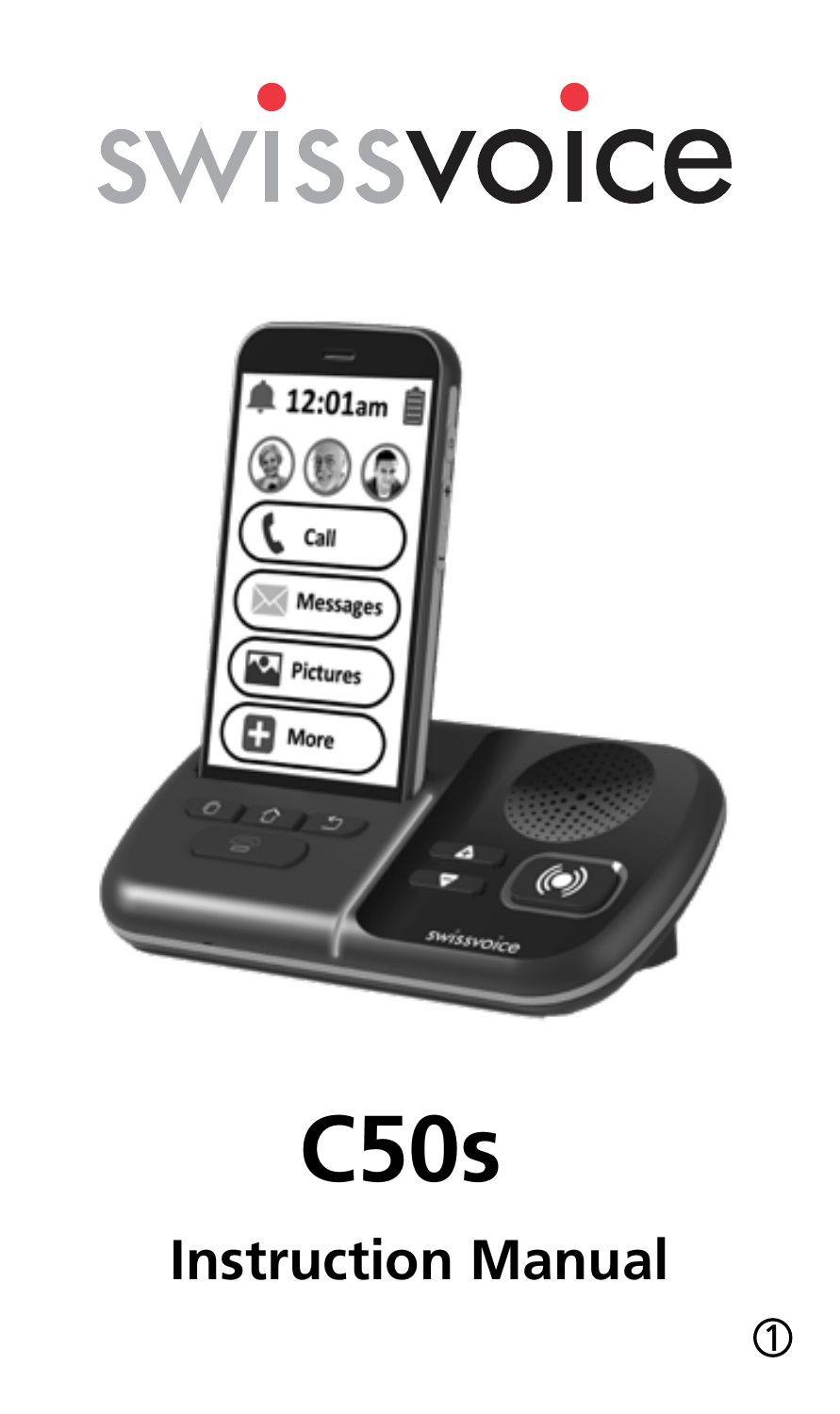# **Table of Contents**

| 1. INTRODUCTION - - - - - - - - - - - - - - - 7                                                        |
|--------------------------------------------------------------------------------------------------------|
| 2. TOUCH SCREEN AND KEYS DESCRIPTION - - - P.2                                                         |
| 3. SMARTBASE KEYS DESCRIPTION - - - - - - - - P.4                                                      |
| 4. Unit as received - - - - - - - - - - - - - - - - 4                                                  |
|                                                                                                        |
|                                                                                                        |
| Installing the SIM card, memory card and                                                               |
|                                                                                                        |
| - Insert the SIM card (required) and the                                                               |
|                                                                                                        |
|                                                                                                        |
| Replace the battery cover - - - - - - - - - - R8                                                       |
| - Getting Started Guide - - - - - - - - - - - 9                                                        |
| 6. BASIC OPERATION - - - - - - - - - - - - - P.10                                                      |
| - Turn the Phone ON/OFF - - - - - - - - - - P.10                                                       |
| - Call from the 3 One-Touch speed dials- - - P.11                                                      |
| - Make a Call – – – – – – – – – – – – – – – P.11<br>- Call from Phonebook – – – – – – – – – – – P.11   |
|                                                                                                        |
| - Call Log – – – – – – – – – – – – – – – – – P.11<br>- Receive a Call – – – – – – – – – – – – – – P.11 |
|                                                                                                        |
| - Adjust the earpiece loudness - - - - - - - P.11                                                      |
| - Ringer mode - - - - - - - - - - - - - - - - 712                                                      |
| - Messages - - - - - - - - - - - - - - - 712                                                           |
| - Write New Messages - - - - - - - - - - - 712                                                         |
| - Pictures – – – – – – – – – – – – – – – – P.12                                                        |
| - Camera – – – – – – – – – – – – – – – – – P.13                                                        |
| - Settings – – – – – – – – – – – – – – – – – P.13                                                      |
| - ADD new Contact - - - - - - - - - - - - P.13                                                         |
| - EDIT Contact - - - - - - - - - - - - - - - 9.13                                                      |
| - Edit the 3 One-Touch speed dial buttons - - P.14                                                     |
| - Add new contact to Favorite contacts in P.14                                                         |
| CALL button - - - - - - - - - - - - - - - P.14                                                         |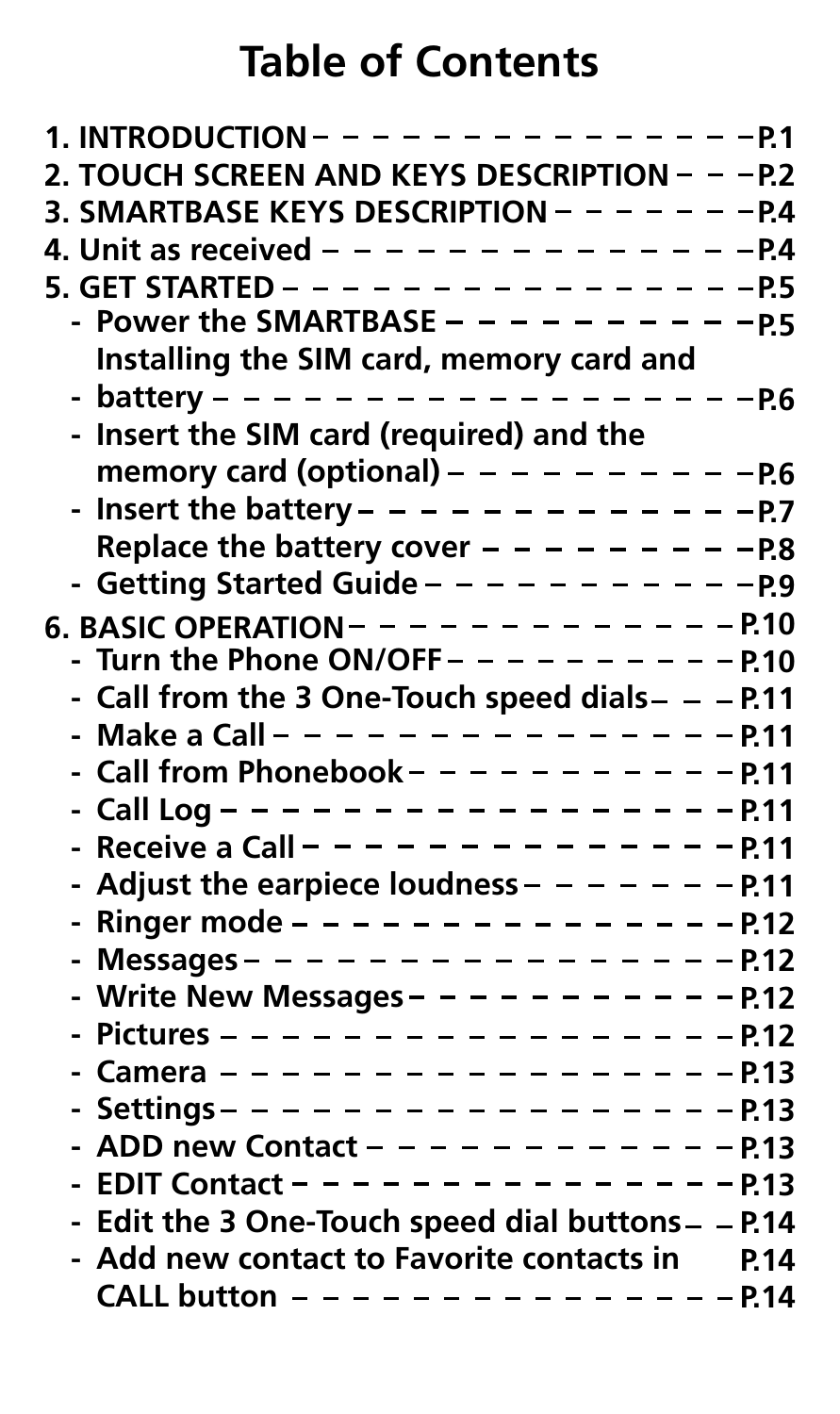| - TORCH - - - - - - - - - - - - - - - - - 9.15   |  |
|--------------------------------------------------|--|
| 7. UNIQUE FEATURES HIGHTLIGHT - - - - - - P.15   |  |
| - SOS Assistance button - - - - - - - - - - P.15 |  |
| - Set SOS number - - - - - - - - - - - - - - 715 |  |
|                                                  |  |
| 9. PROBLEMS AND SOLUTIONS - - - - - - - - P.17   |  |
| 10. ENVIRONMENT - - - - - - - - - - - - - p.19   |  |
| 11. DECLARATION OF CONFORMITY------ p.19         |  |
| 12. WARRANTY - - - - - - - - - - - - - - - 919   |  |
|                                                  |  |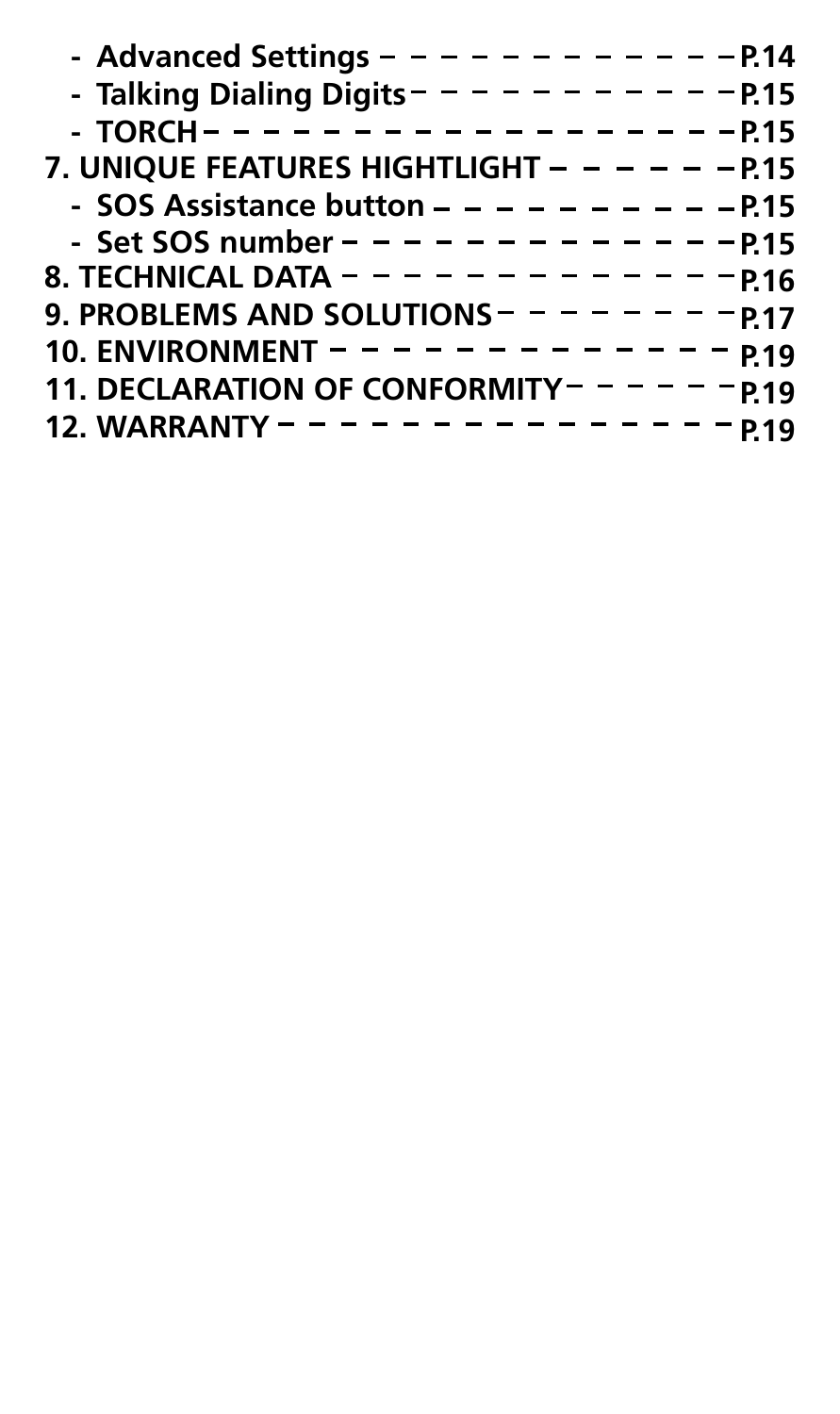#### **1. INTRODUCTION**

**C50s** is a smartphone with desktop **SMARTBASE**.

**When C50s smartphone is sitting at the SMARTBASE cradle, user can control the smartphone features from SMARTBASE keypad.**

**C50s** features :

- Easy-to-use interface
- Text <=> Speech message
- Audio boost +35dB/ Ringer 85dB
- **SOS** button
- Easy-charging
- Call / Music / Radio handsfree speaker on **SMARTBASE**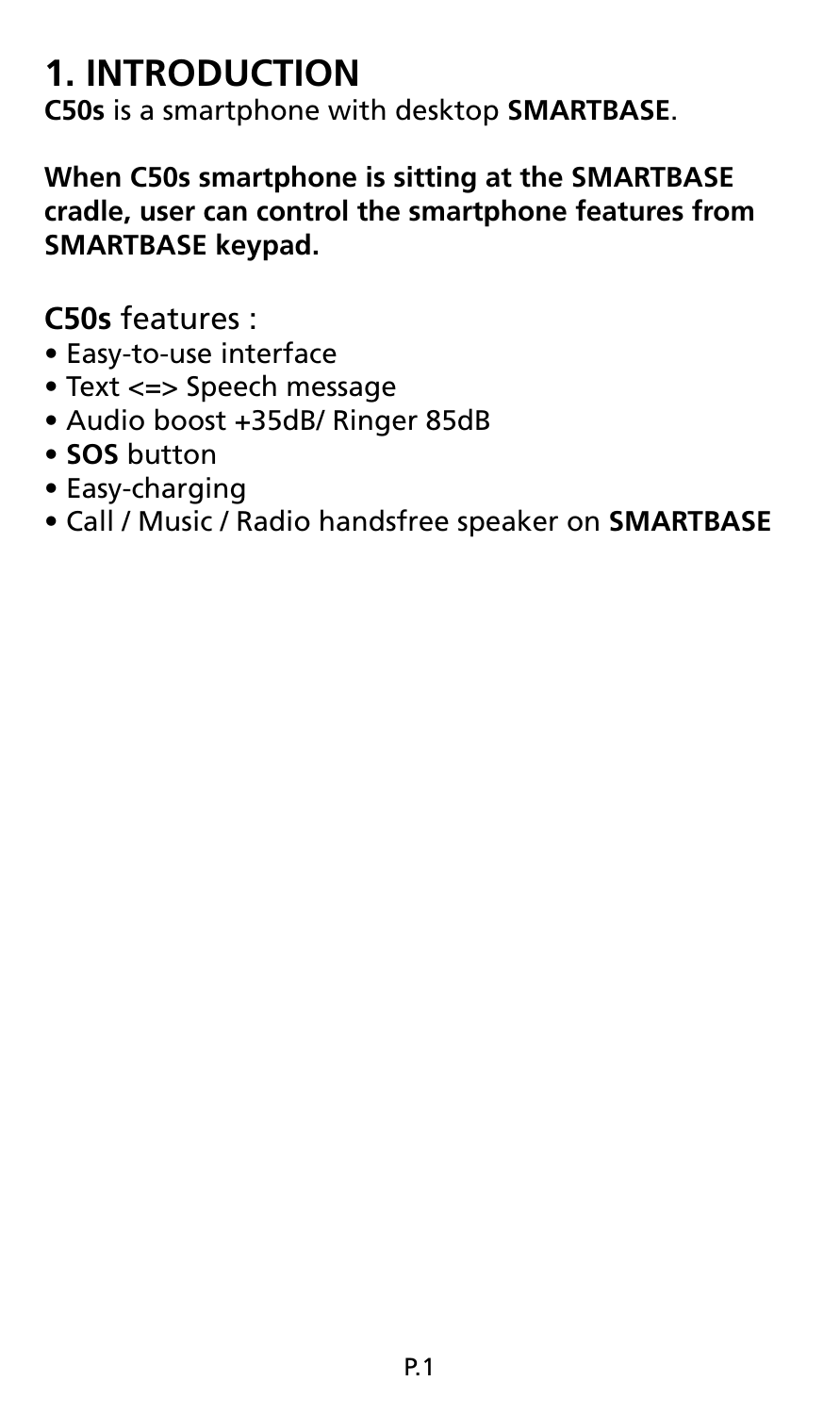**2. TOUCH SCREEN AND KEYS DESCRIPTION**



- 1 Torch (Long press)
- 2 Audio Boost button
- 3 Front camera
- 4 Receiver
- 5 Silent / Vibrate only / Normal mode
- 6 One Touch speed dials
- 7 Calls Center
- 8 Message Center SMS, WhatsApp, email, etc.
- 9 Pictures Center View received photos and videos
- 10 More... Flashlight, camera, applications, settings etc.
- 11 Battery level
- 12 Back button
- 13 Home Button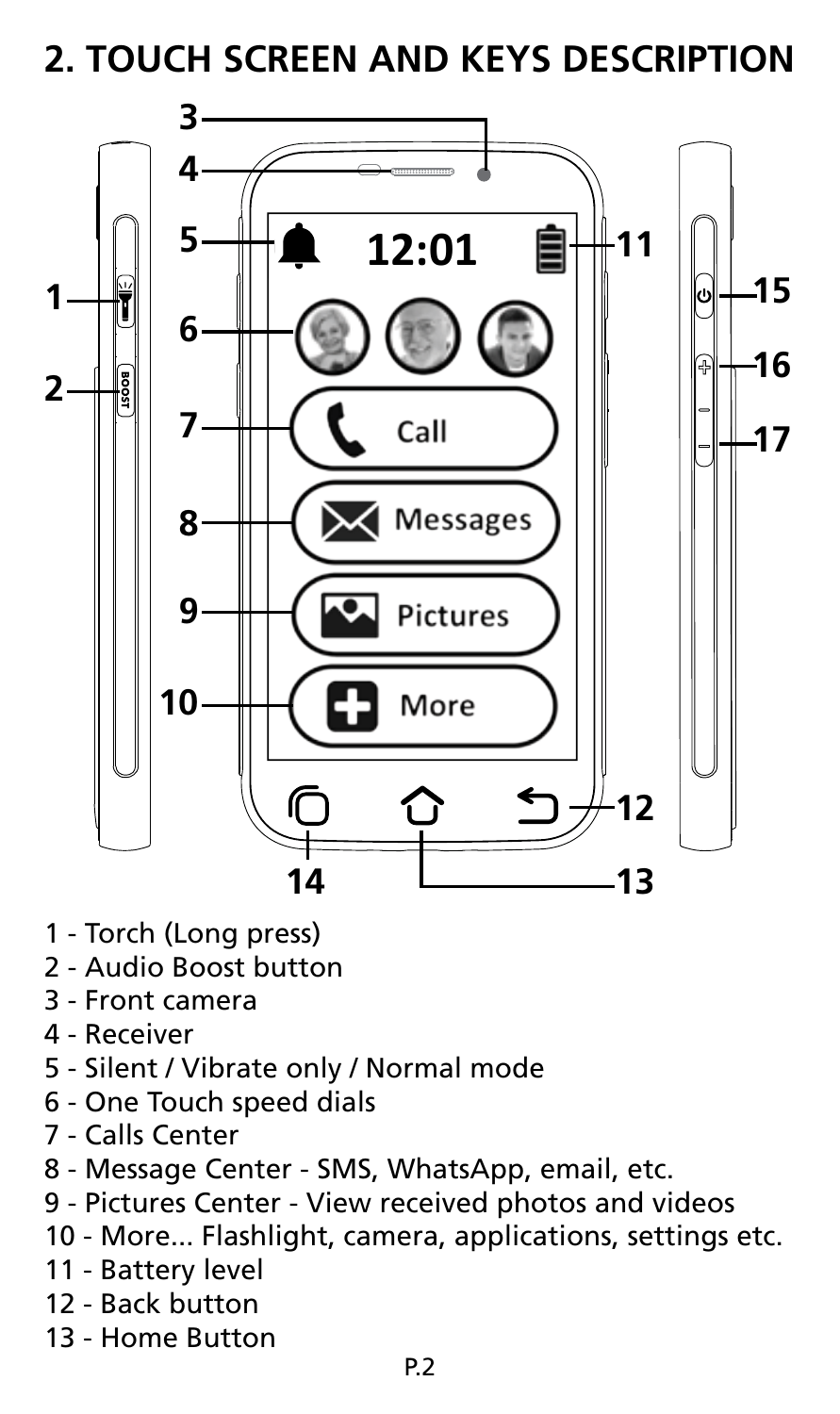#### 14 - Task Manager Button ( Can be enabled in **Advanced Settings** / **Display & Sound Settings > Enable Task Manager Service** )

- 15 Turn ON / OFF the screen; Power ON/OFF ( Long press )
- 16 Volume up key
- 17 Volume down key



- 18 Headset socket
- 19 Main camera
- 20 Flashlight / Flash LED
- 21 Emergency call (SOS) key
- 22 Speaker
- 23 Micro-USB socket for charging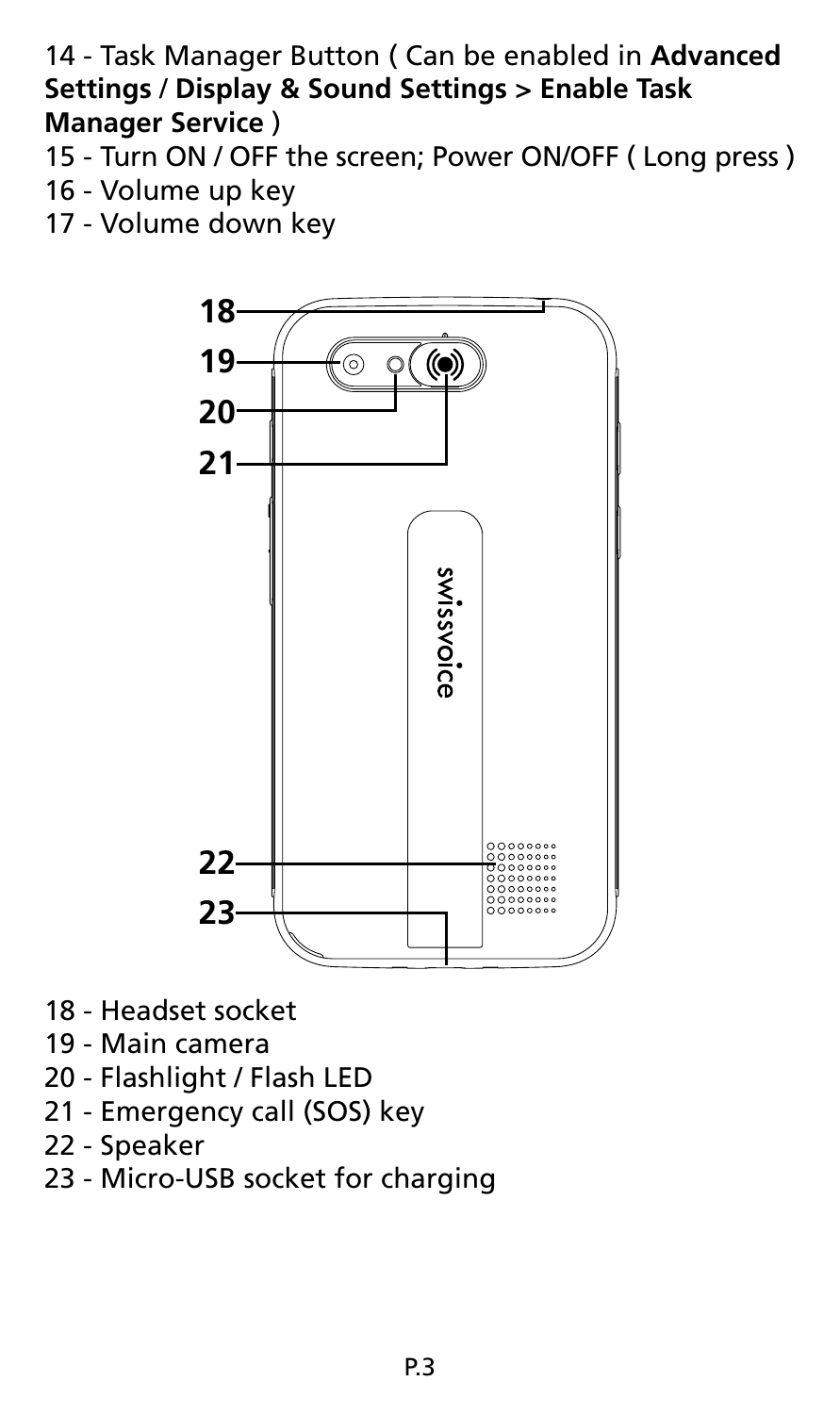# **3. SMARTBASE KEYS DESCRIPTION**



- 1 Power supply socket
- 2 Charging cradle
- 3 Speaker
- 4 SOS key

5 - Three Android keys, from left to right: Task manager, Home, Back (Same functions as the smartphone keys). Work by short press

- 6 Answer/Call key
- 7 Microphone
- 8 Status Indicator
- 9 Hearing volume control
- 10 Humidity and Temperature Sensor

**Note:** All the diagrams are for illustrative purposes. It may be slightly different from the actual unit.

In keeping with our environmental preservation and compliance commitment, we include Quick User Guide in our packaging. For digital copy of user manual and useful information, please visit our website or contact our Helpline. *www.swissvoice.net*

#### **4. Unit as received**

- 1. C50s Smartphone
- 2. Smartbase
- 3. Adaptor with USB cable
- 4. Quick user guide
- 5. Battery
- 6. Battery Cover
- 7. Earphones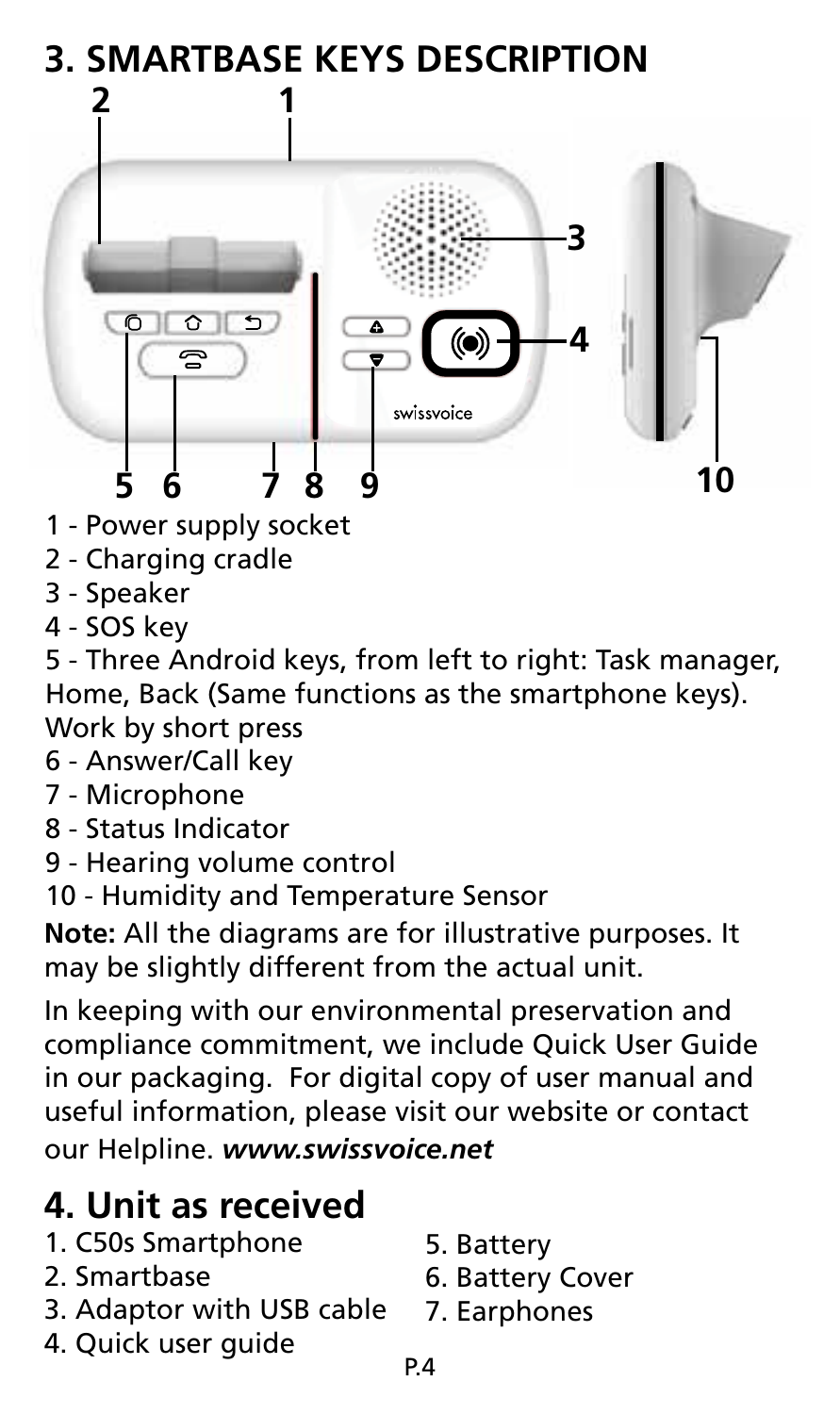#### **5. GET STARTED**

#### **Power the SMARTBASE**

Select and install the power plug



Connect the USB plug of the adaptor to the SMARTBASE.

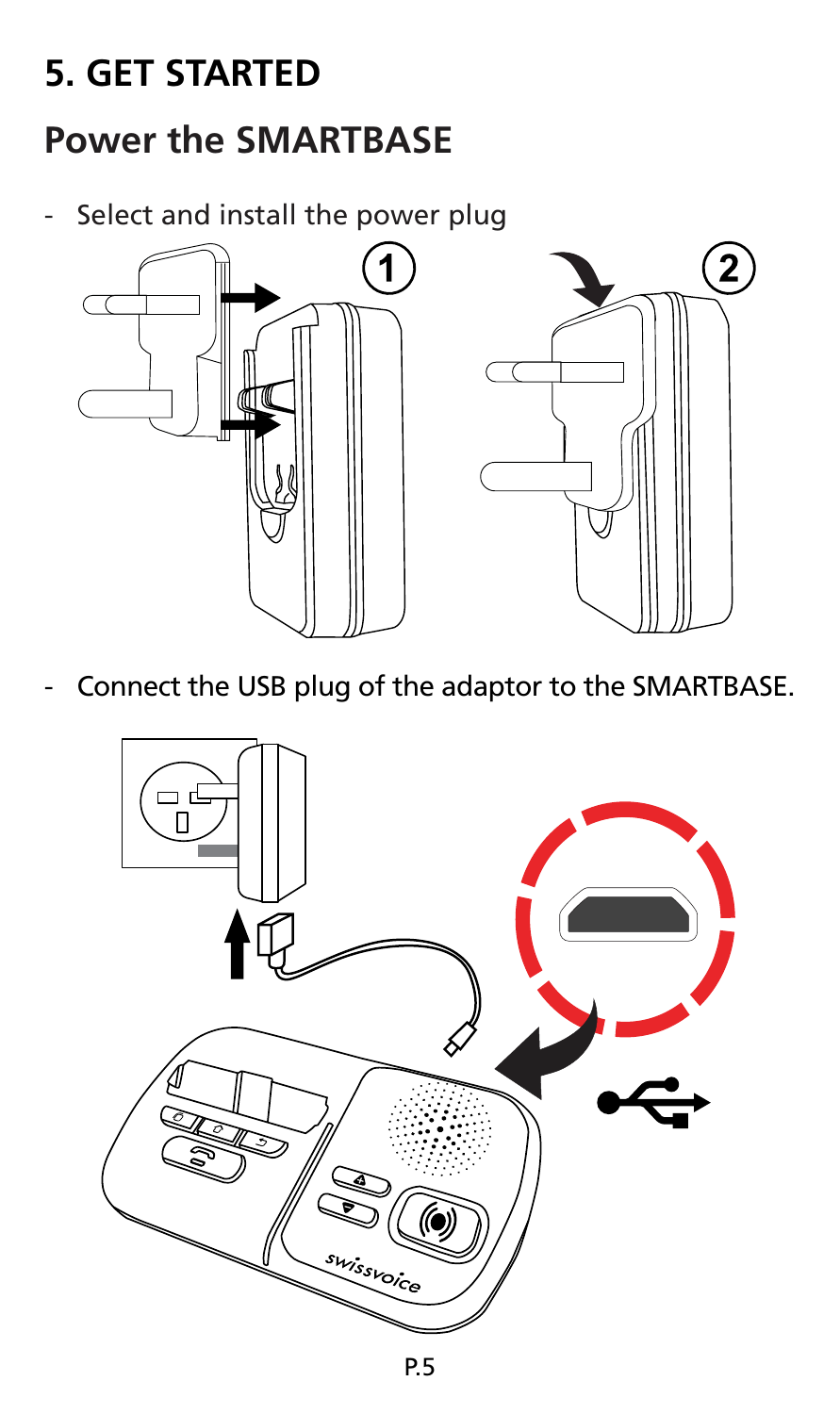#### **Insert the SIM card (required) and the external memory card (optional)**



Depends on the SIM card size, choose the appropriate SIM card slot.

With the SIM card golden contacts facing down, insert the SIM card into the slot until it stops as illustrated.

To expand the internal storage memory, you can insert a microSD memory card ( maximum capacity of 32 GB / not included). Insert the memory card into the slot until it stops as illustrated.

**Note:** Both card slots (SIM1 = Standard, SIM2 = Micro) support LTE (4G). If nano SIM card is used, a SIM card adaptor is required (provided by operator).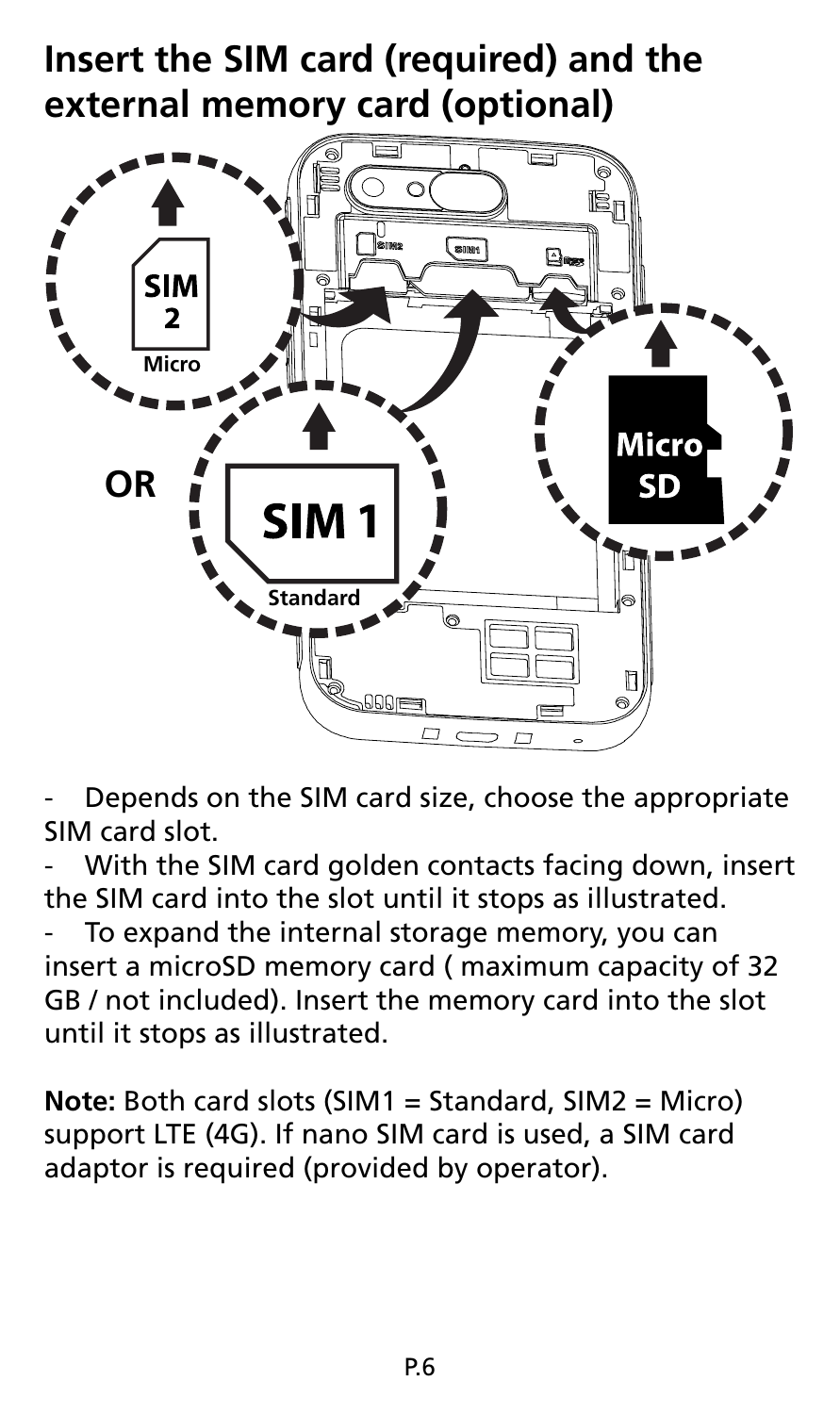# **ATTENTION :**

• Risk of swallowing small objects! The SIM card & memory card can be removed. Small children can swallow them.

- Do not bend or scratch the SIM card. Prevent any contact with water, dirt or electrical charges.
- Turn off the phone and disconnect the charger before removing the battery cover.

#### **Insert the battery**

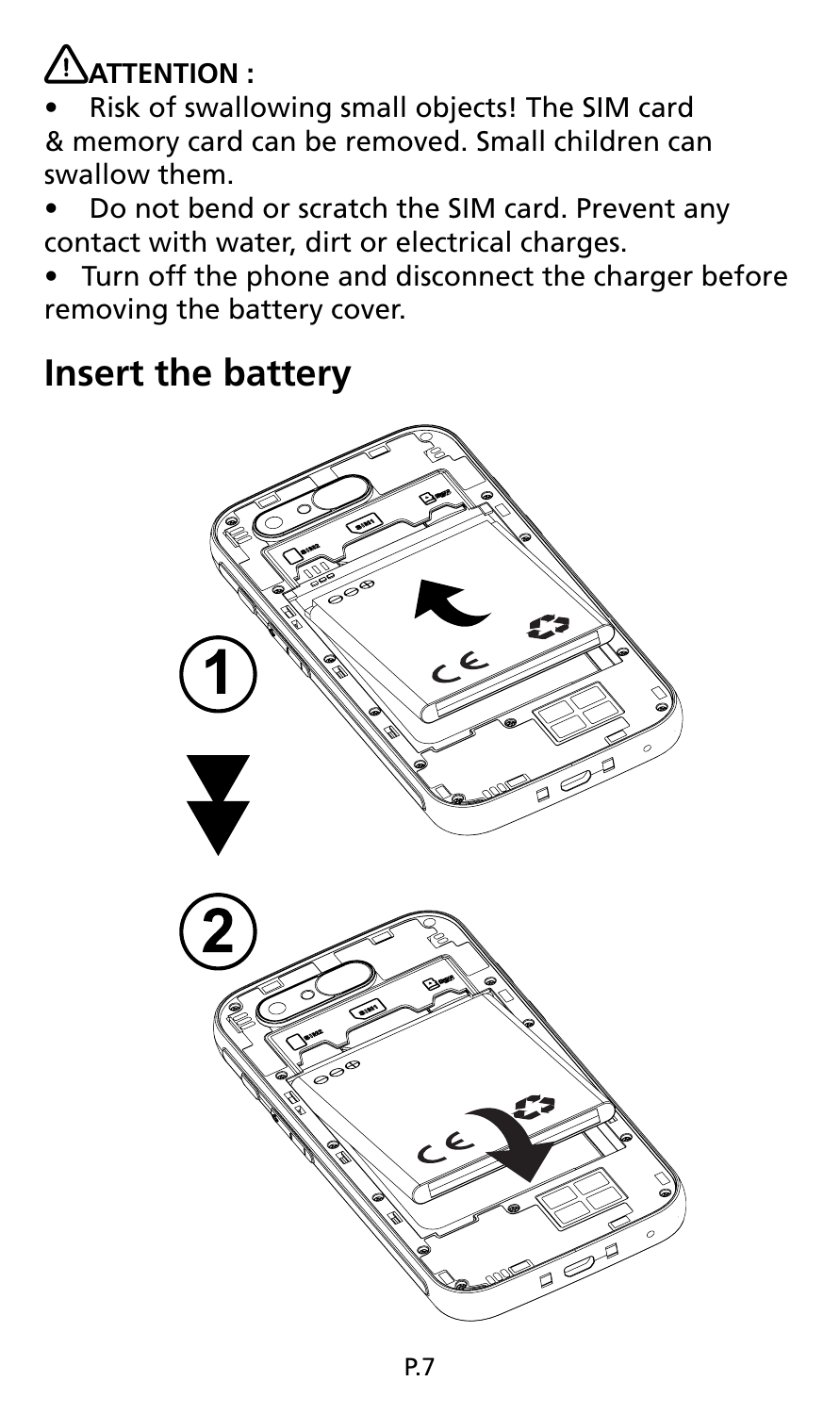Insert the battery into battery compartment with golden contacts of the battery pointing to the top-left of the phone. Press lightly on the bottom end of the battery until it snaps into place.



Replace and secure the battery cover until it clicks into place.

# **ATTENTION :**

• Only use battery, charger and accessories that have been approved for using with this particular model. Connecting other accessories may be dangerous and may invalidate the warranty.

• The SMARTBASE needs to be connected to a power outlet all the time, and it is FUNCTIONAL ONLY IF the C50s SMARTPHONE is sitting in the SMARTBASE.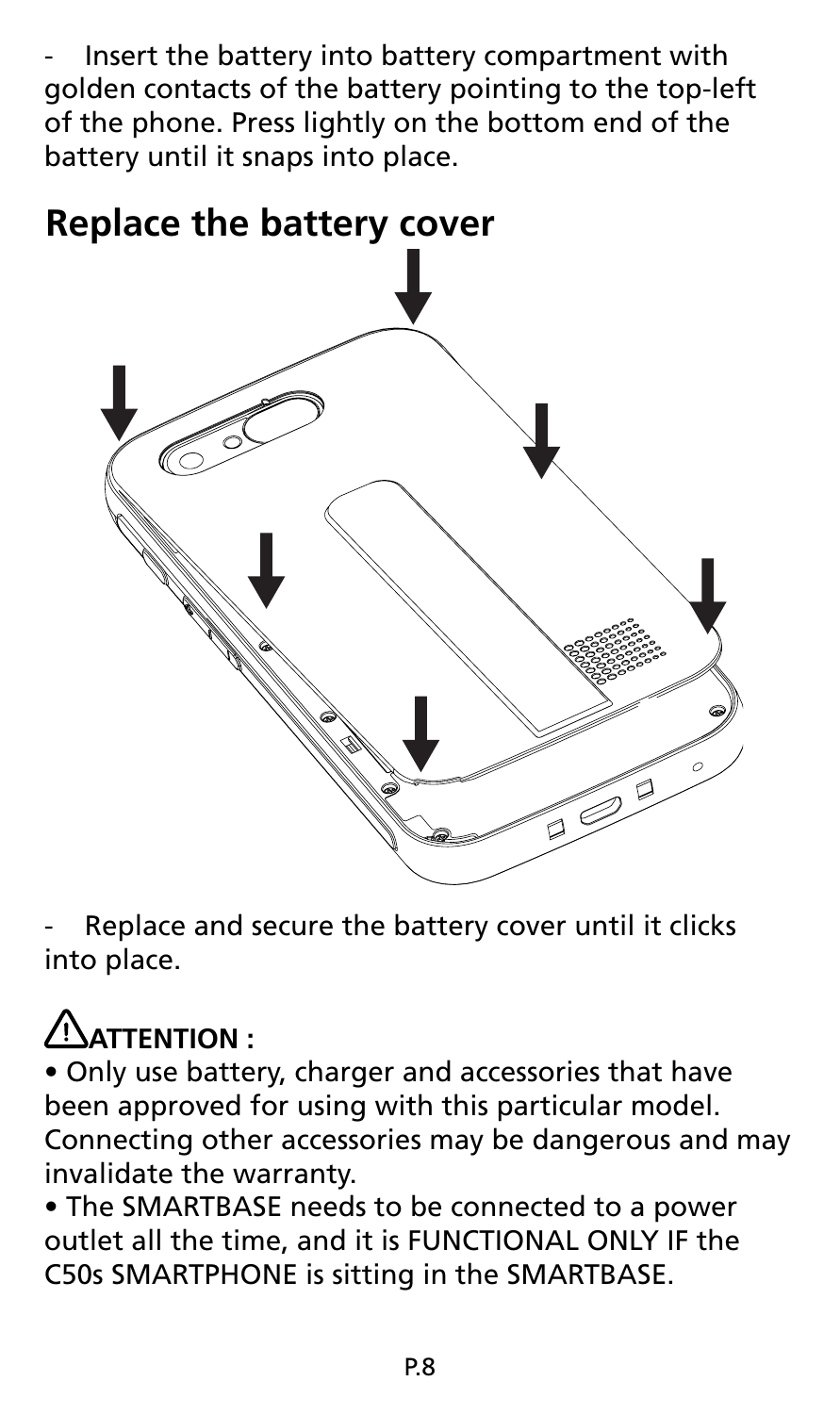# **Getting Started Guide**

**\*\* Please read this "Getting Started Guide" CAREFULLY before start using your Swissvoice C50s.**

**\*\* All touch-screen clicks are long click. A valid key press should have a confirmation vibration.**

1. Long press ON/OFF button ( 15 in the figure ) to power up the phone.

2. The display will be lighted up.

3. Enter the SIM PIN code ( Optional : Service provider dependent )

4. Select the desired language > **Yes** > Wait for 10 seconds

5. Follow the on-screen instruction, place the phone into the SMARTBASE. The status indicator will be flashing in blue.



The C50s handset will be paired with the SMARTBASE automatically. After SMARTBASE pairing done, you can use the buttons on the SMARTBASE to control the smartphone, as well as answer a call in handsfree mode (when smartphone is in base), listen to radio with speaker.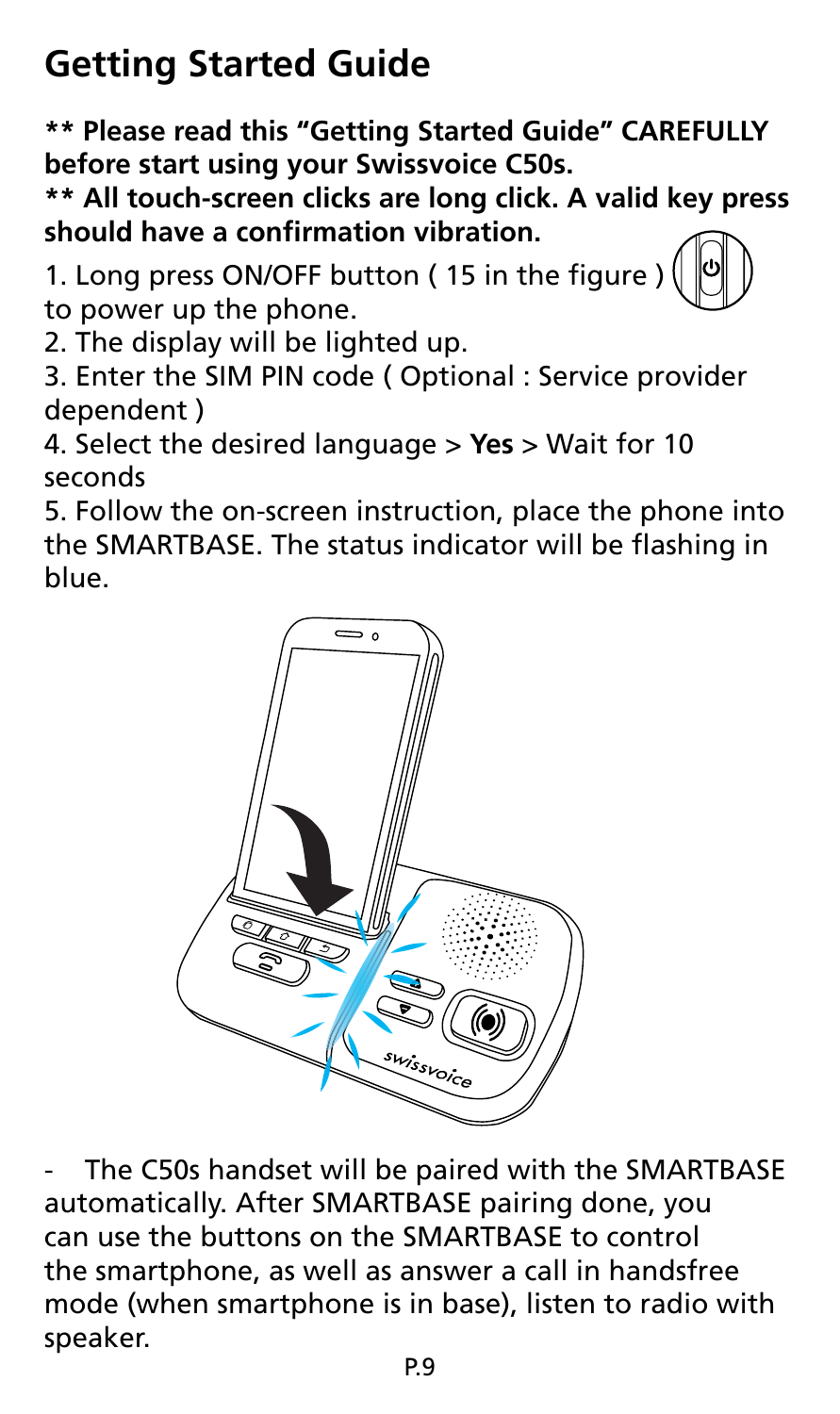6. Setup Wizard (Once "Exit Setup", available under SETTINGS) This Quick Menu allows access to most important settings

- a. Click Duration
- b. WiFi
- c. Google Account
- d. Copy Contact
- e. New Contact
- f. SOS and Support
- g. Speed Dial
- h. Favorite contacts
- i. WhatsApp
- j. …. Exit Setup
- 7. Manual Pairing Process :

If the SMARTBASE status indicator flashing in RED or the SMARTBASE is not connected to C50s, manual pairing is required.

- **More** > > **Settings** > **Device Pairing** > **SMARTBASE Pairing**
- Follow the on-screen instruction to pair the SMARTBASE again.
- When reconnection is done, the status indicator will be OFF

#### **6. BASIC OPERATION**

**ATTENTION:**

**Once C50s is taken out of the SMARTBASE, all the function buttons (including the SMARTBASE SOS button) of the SMARTBASE would NO LONGER BE FUNCTIONAL.**

#### **Turn the Phone ON/OFF**

- Long press the ON / OFF button  $\bigcup$  (15 in the figure)
- The display will be lighted up.

(To turn off the phone : More  $>$   $(2)$  > Power Off > Turn **off**)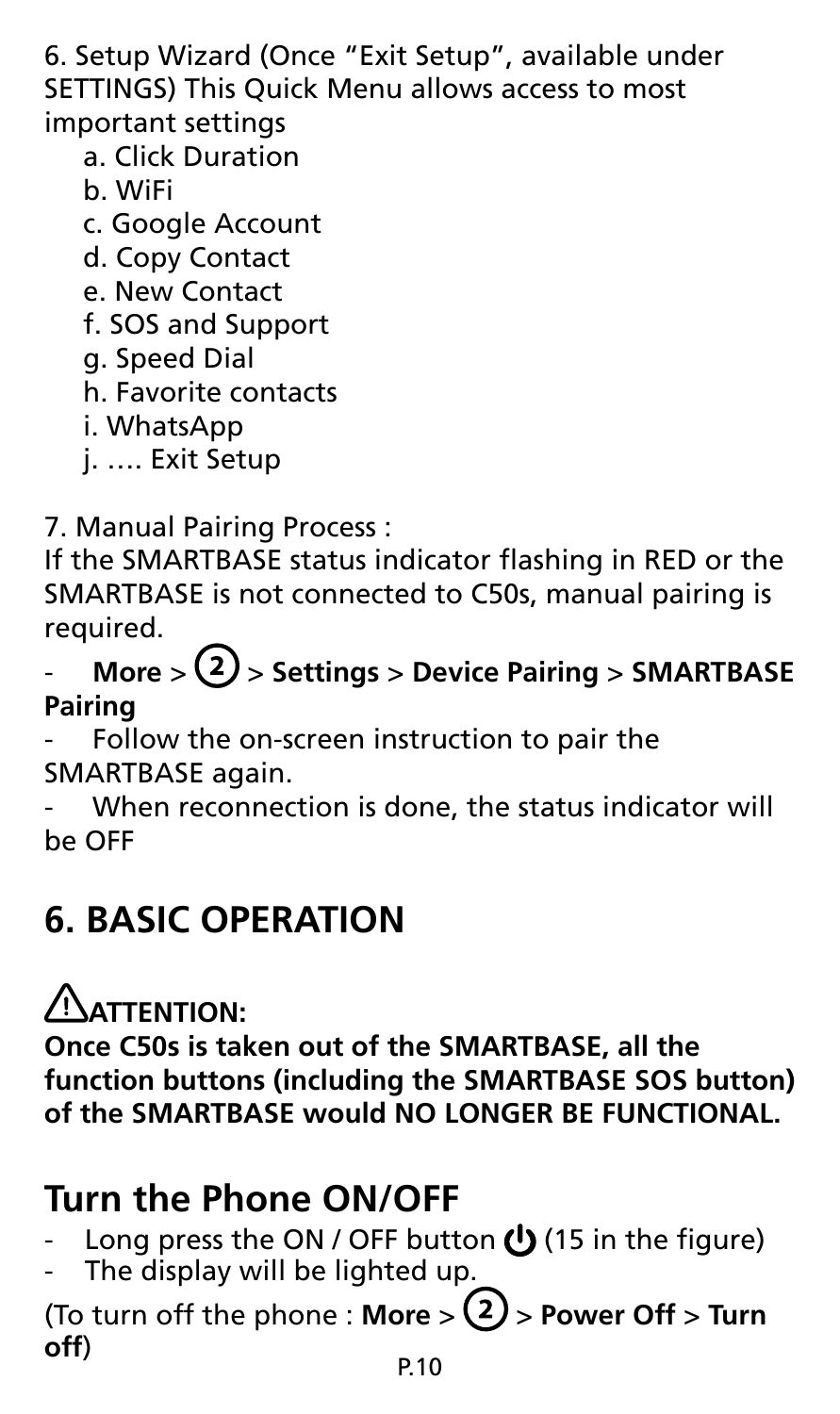# **Call from the 3 One-Touch speed dials**

Press one of the 3 One-Touch speed dials directly (6 in the figure)

Press **or** to end the call

#### $\int$  Call **Make a Call**

- Press **Call** > **Dial number** > Enter the number **0…..9** (Press **Del** to delete)

- Press  $\mathbf t$  to dial
- Press  $\bigcap$  to end the call

# **Call from Phonebook**

Press **Call** > to search and select the number OR

- Press **Call** > **Search** > enter the 1st character of the contact > **Search** > select the number

- Press  $t$  to dial
- Press  $\bigcap$  to end the call

# **Call Log**

**Press Call > Call Log > ....** to view the recent incoming call log

To call back the incoming call number, press the number

# **Receive a Call**

- Press  $t$  to answer
- Press  $\bigcap$  to end the call

#### **Adjust the earpiece loudness**

- During a call, press **+ / -** to adjust the loudness

- If you need extra receiver loudness, press the **BOOST** button (2 in the figure). It can reach the **M4 / T4** level

# **ATTENTION :**

Excessive exposure to loud sounds may cause hearing damage.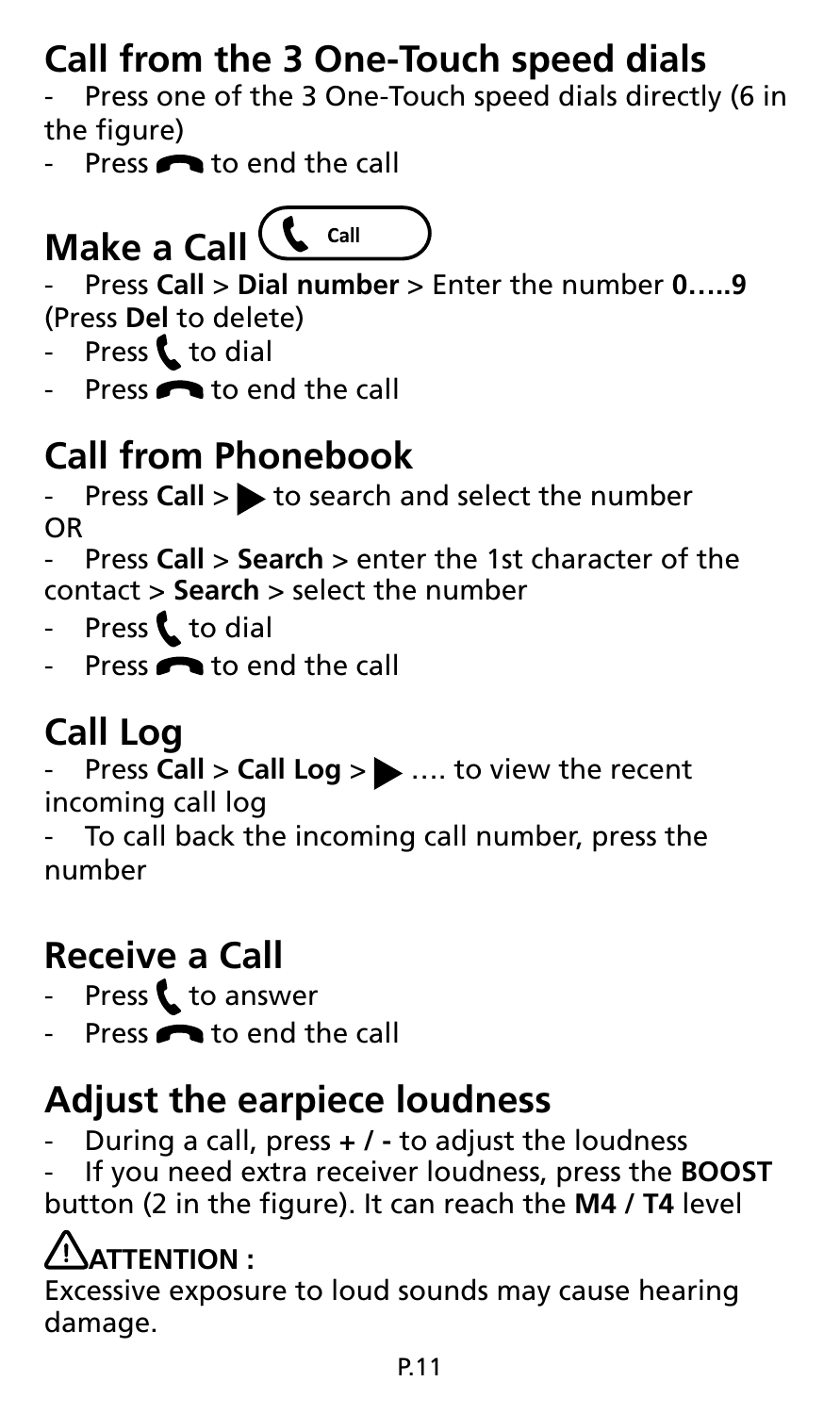# **Ringer mode**

In idle mode, press  $\triangle$  > select the ringer mode between **Sound / Silent / Vibrate**

# **Messages**



All types of messages (SMS, WhatsApp, missed call, voice mail, email and all different app's notifications) are consolidated in Messages.

When there is a new message, the  $(x)$  Messages) button will be highlighted with a new indication.

To read the messages, press on the new items to read the details or press **Read old messages….**

#### **Write New Messages**

#### - **Messages > Write a new message**

- Input the sending number by **Dial number** > **Next** OR
- Select from existing phonebook with  $\blacktriangleright$
- Input from Keyboard > **Send**
- OR
- Select the pre-defined simple message by **Next**

#### **Pictures**

Pictures > move to the next....

( Press All images to see all pictures  $>$   $\blacktriangle$  /  $\blacktriangledown$  to scroll through them )

#### **Camera**

- **More** > **Camera** > **Capture** to take photo or **Record** to take video

Remember to **Save** or **Save and Send** the photo....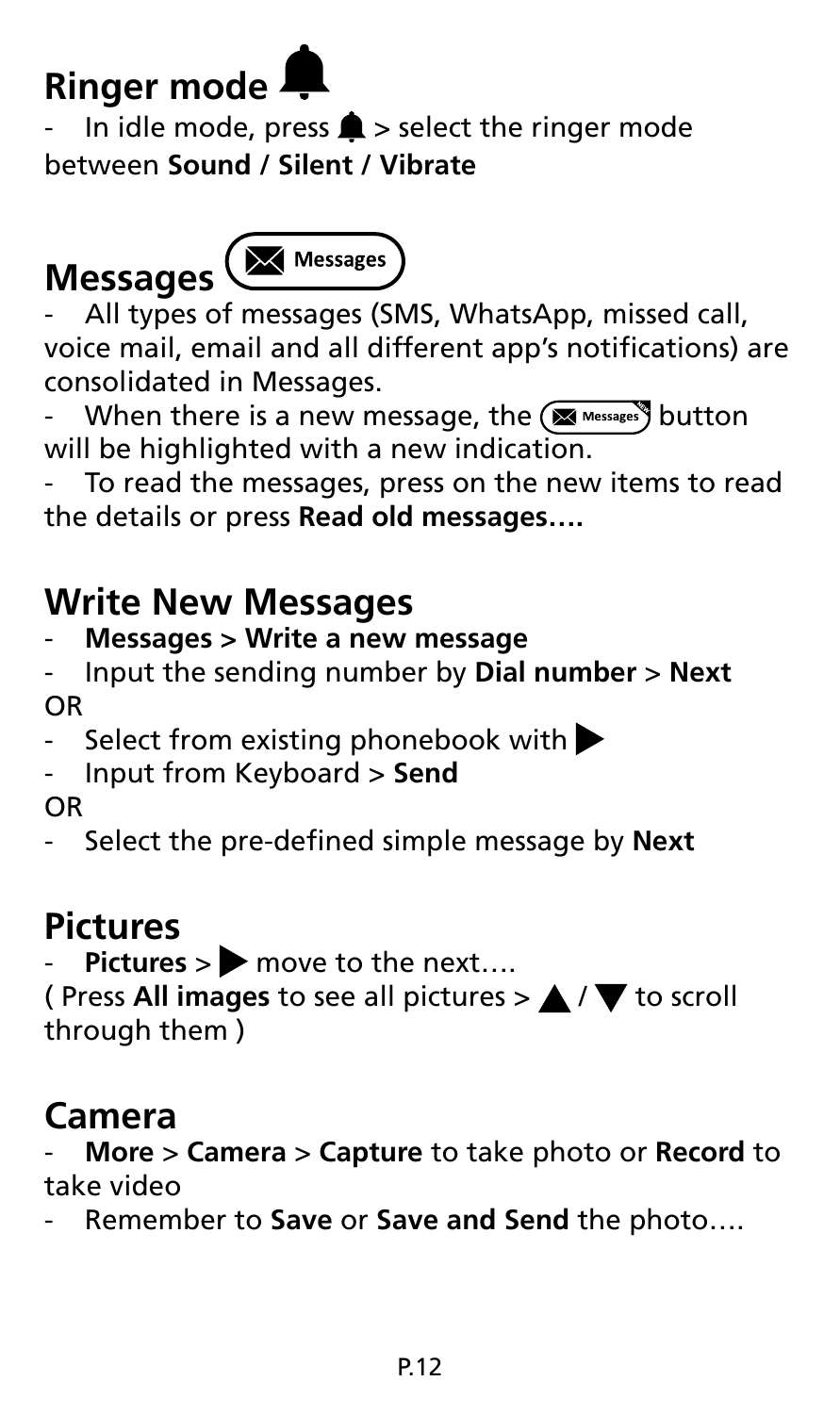# **Settings**

**More** >  $(2)$  > Settings >....

- Under the **Settings** menu, the following options can also be accessed:

- 1. **Contacts**
- 2. **Speed Dial**
- 3. **Language**
- 4. **Advanced Settings**
- 5. **Device Pairing**
- 6. **Setup Wizard**
- 7. **Smart Caregiver Service**

#### **ADD new Contact**

- **Call** > **….** > **New contact**
- **Name** > input the name > **Next**
- **Number** > input the number > **Next…..**
- **Save**

OR

- $More$   $>(2)$  > Settings > Contacts > New contact
- **Name** > input the name > **Next**
- **Number** > input the number > **Next…..**
- **Save**

# **EDIT Contact**

- $More$  >  $(2)$  > Settings > Contacts > Update contact
- Select a contact for editing
- **Name** > Edit the name > **Next**
- **Number** > Edit the number > **Next…..**
- **Save**

#### **Edit the 3 One-Touch speed dial buttons**

- $More > (2) > 5$ ettings > Speed Dial
- Select the empty button
- Choose the number from contact list ( $\blacktriangleright$  to next page)
- **Add contact to list**

P.13 (Add speed dial photo..... Go to **Advanced Settings** > **Contacts > Edit > ....**)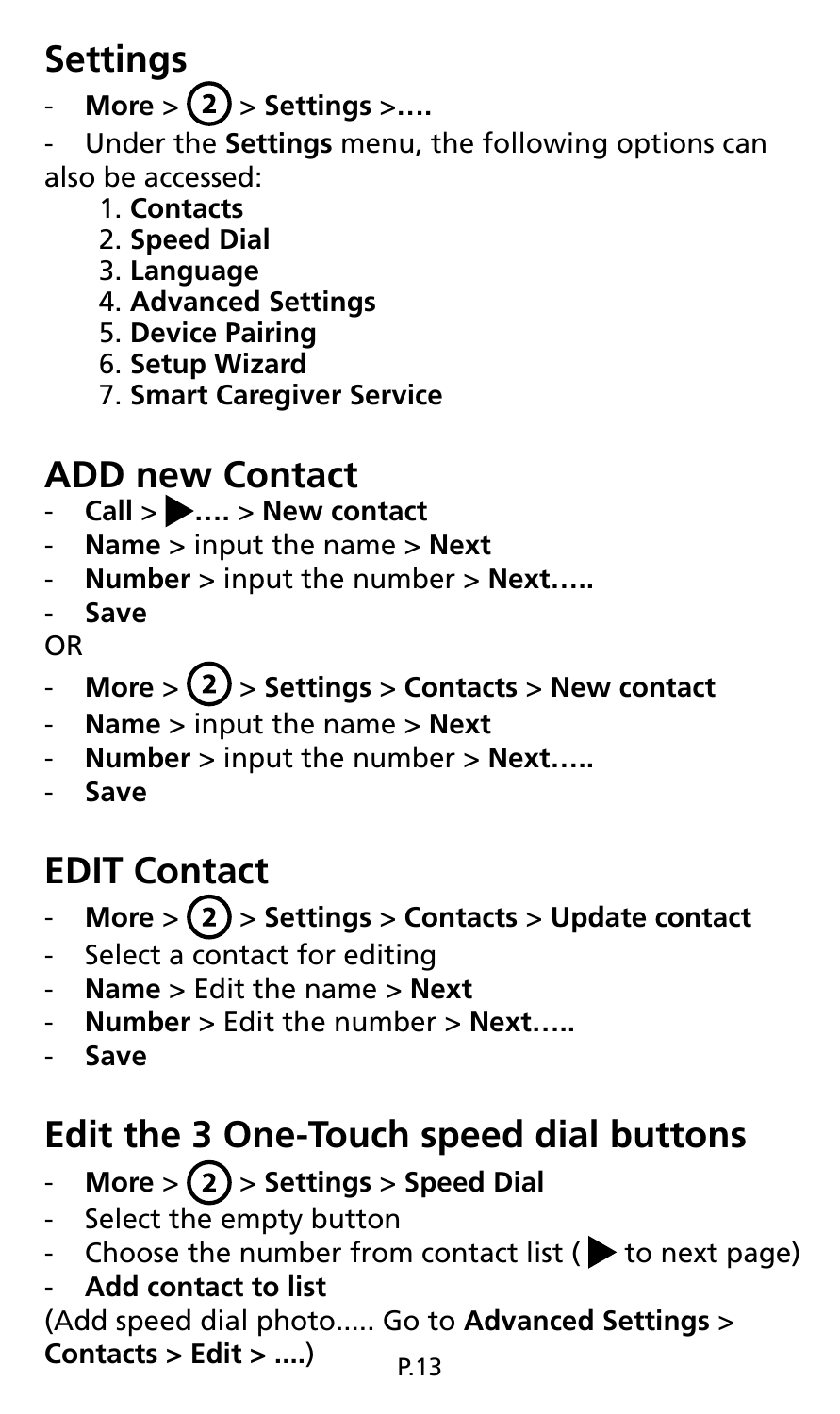#### **Add new contact to Favorite contacts in CALL button**

- $More > (2) > Settings > Contact$
- Select the empty button

Choose the number from contact list ( $\blacktriangleright$  to next page)

#### - **Add contact to list**

(Favorite contacts can be selected by pressing **Call**)

# **Advanced Settings**

- **More** > > **Settings** > **Advanced Settings**

- Under the **Advanced Settings** menu, the following options can also be accessed:

- 1. **Initial Settings**
- 2. **Contacts**
- 3. **Personal Info**
- 4. **SOS and Support**
- 5. **Android settings**
	- **Ringer melody and Volume**
	- **WiFi**
- 6. **Dsiplay & Sound settings**
- 7. **.....**

(Button long press duration can be adjusted …..

More >  $(2)$  > Settings > Advanced Settings > **Display & Sound Settings > Change Click Duration**)

# **Talking Dialing Digits**

- While pressing the numeric buttons, C50s will announce the corresponding number.

(To disable this feature, go to **Advanced Settings** menu > **Display & Sound Settings** > **Sound Settings > Read dialed digit out loud > No**)

# **TORCH**

Long press  $\equiv$   $\equiv$  to turn ON/OFF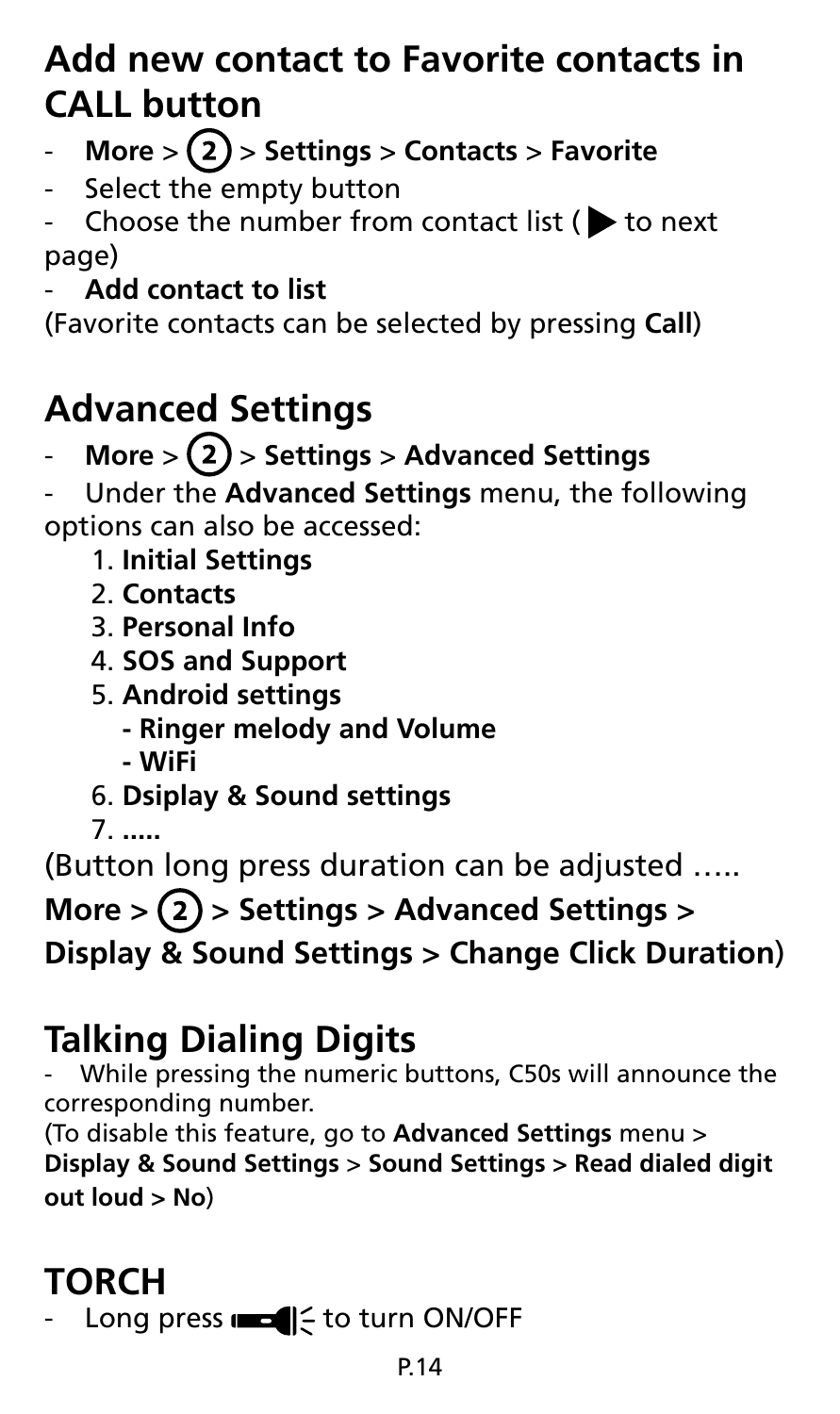# **7. UNIQUE FEATURES HIGHLIGHT**

#### **SOS Assistance button**

Long press  $\textcircled{\textbf{(}}\textcircled{\textbf{}}\textcircled{\textbf{}}\textcircled{\textbf{}}\textcircled{\textbf{}}\textcircled{\textbf{}}\textcircled{\textbf{}}\textcircled{\textbf{}}\textcircled{\textbf{}}\textcircled{\textbf{}}\textcircled{\textbf{}}\textcircled{\textbf{}}\textcircled{\textbf{}}\textcircled{\textbf{}}\textcircled{\textbf{}}\textcircled{\textbf{}}\textcircled{\textbf{}}\textcircled{\textbf{}}\textcircled{\textbf{}}\textcircled{\textbf{}}\textcircled{\textbf{}}\textcircled{\textbf{}}\textcircled{\textbf{}}\text$ numbers.

C50s will enter handsfree mode automatically when this assistance call is accepted.

In parallel, SMS will be sent to the recipient of this assistance number and Caregiver members.

(To stop the SOS action : Long press **CANCEL**)

#### **Set SOS number**

Make sure the desired phone number exist in the phonebook.

 $More > (2) > 5$ ettings > Advanced Settings > SOS and **Support** > **SOS number** > Select the numbers…..

#### **ATTENTION:**

• Remember to set the **SOS** number and inform the recipient.

• To have SOS function working normally, the network service must be online connected.

• Sending SMS require SMS service charge!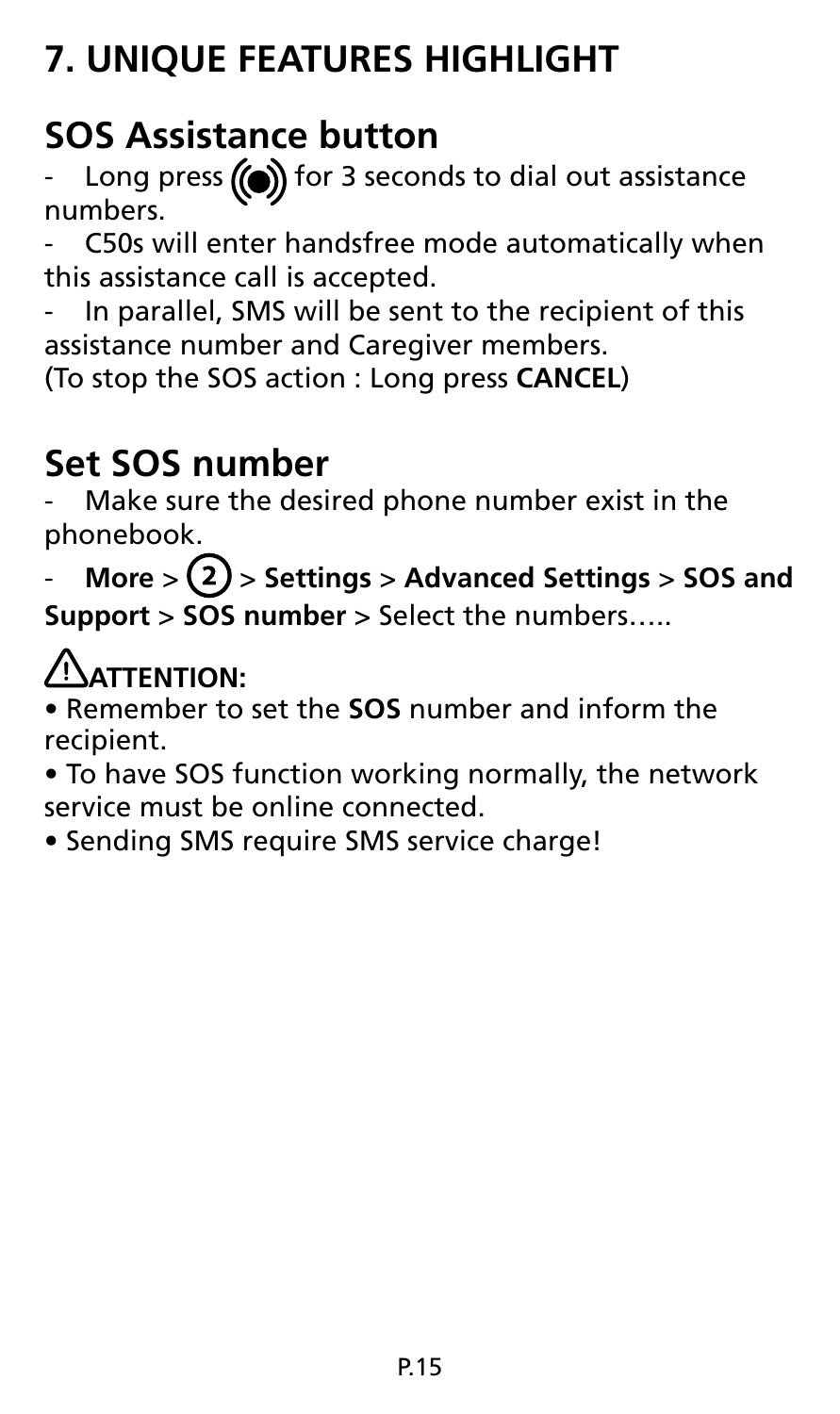#### **8. TECHNICAL DATA**

| ILLIIILAL <i>D</i> AIN              |                                            |  |
|-------------------------------------|--------------------------------------------|--|
| Band                                | GSM (850/900/1800/1900 MHz), WCDMA         |  |
|                                     | (2100/850 MHz).                            |  |
|                                     | 4G Band-FDD LTE (800/1800/2100/2600 MHz)   |  |
| Dual cards                          | SIM + 4G USIM; dual standby                |  |
| <b>HAC</b>                          | M4/T4                                      |  |
| Processor                           | MTK6737VWA Quad-cortex 1.3GHz CPU          |  |
| <b>OS</b>                           | Android 7.0                                |  |
| Memory                              | RAM 1 GB DDR2, ROM 8 GB, supports a micro  |  |
|                                     | SD Memory Card up to 32 GB (optional)      |  |
| Camera                              | Front 2 M pixel, Rear 8 M pixel, Autofocus |  |
| WiFi / Mobile data                  | IEEE 802.11b/g/n, 2G GPRS, 3G: WCDMA/      |  |
|                                     | HSPA, 4G:FDD-LTE                           |  |
| Battery                             | Li-Ion, 3.8V, 3200mAh                      |  |
| Maximum earpiece volume up to +35dB |                                            |  |
| Talk time                           | up to 8 hours                              |  |
| Standby time                        | up to 210 hours                            |  |
| Dimensions / Weight                 | approx. 168 x 180 x 91 mm / approx. 370 g  |  |
|                                     | incl. battery                              |  |
| USB jack                            | Micro USB                                  |  |
| <b>Headset connection</b>           | 3.5 mm jack                                |  |
| <b>SAR</b>                          | GSM 900 - Head: 0.11W/kg Body: 0.4W/kg     |  |
|                                     | DCS 1800 - Head: 0.03W/kg Body: 0.53W/kg   |  |
|                                     | WCDMA Band I - Head: 0.08W/kg              |  |
|                                     | Body: 0.24 W/kg                            |  |
|                                     | LTE Band 1- Head: 0.06W/kg Body: 0.15W/kg  |  |
|                                     | LTE Band 3 - Head: 0.05W/kg                |  |
|                                     | Body: 0.37W/kg                             |  |
|                                     | LTE Band 7 - Head: 0.06W/kg                |  |
|                                     | Body: 0.25W/kg                             |  |
|                                     | LTE Band 20 - Head: 0.08W/kg               |  |
|                                     | Body: 0.23W/kg                             |  |
|                                     | WIFI 2.4G - Head: 0.01 W/kg Body: 0.05W/kg |  |
|                                     |                                            |  |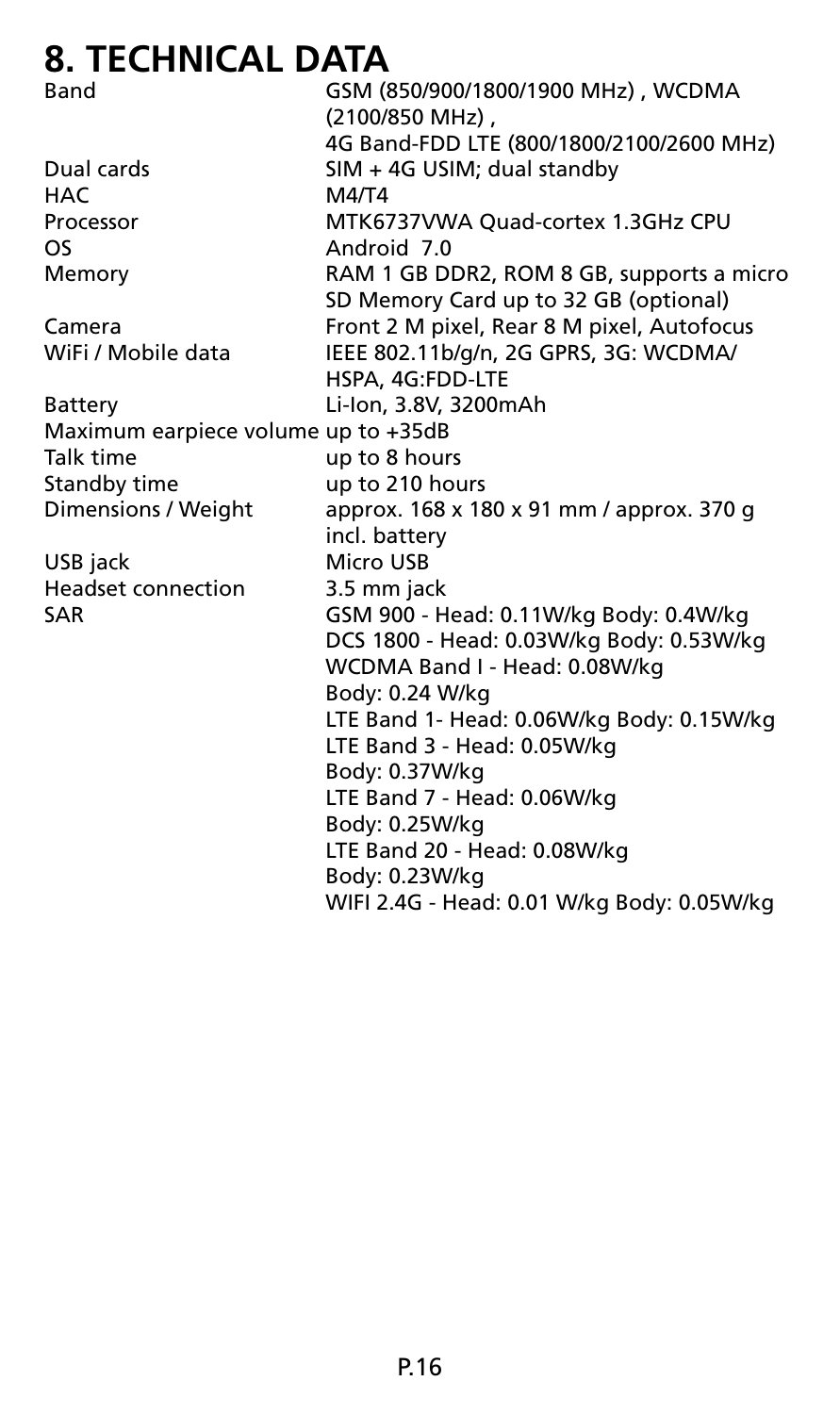# **9. PROBLEMS AND SOLUTIONS**

| <b>Problems</b>                                                                                      | <b>Solutions</b>                                                                                                                                                                                                                                                    |
|------------------------------------------------------------------------------------------------------|---------------------------------------------------------------------------------------------------------------------------------------------------------------------------------------------------------------------------------------------------------------------|
| The mobile phone cannot be<br>switched on                                                            | No battery inserted;<br>Battery is not charged.                                                                                                                                                                                                                     |
| The phone is requesting a PUK when<br>I switch on the phone                                          | If you do not have the PUK for<br>your SIM card, please contact<br>your mobile service provider.                                                                                                                                                                    |
| No signal quality is displayed                                                                       | No network connection. The<br>mobile phone is in a location<br>where there is no network<br>service, please move to a<br>different location or contact<br>your mobile service provider.                                                                             |
| A message appears in the display for<br>some functions, indicating execution/<br>use is not possible | Some functions can only be<br>used after the respective<br>service has been applied for.<br>Contact your mobile service<br>provider.                                                                                                                                |
| Screen frozen or no response when<br>pressing keys                                                   | Remove the battery for 3<br>minutes and try again.                                                                                                                                                                                                                  |
| No connection to the mobile<br>telecommunication network                                             | Contact your mobile service<br>provider.                                                                                                                                                                                                                            |
| The "Insert SIM" message appears in<br>the display                                                   | Ensure that the SIM card<br>has been installed correctly.<br>Contact your mobile service<br>provider.                                                                                                                                                               |
| The battery cannot be charged or is<br>empty within a short time                                     | Battery is defective;<br>Place the phone correctly in<br>the charging unit or connect<br>the charging unit properly;<br>Clean the charging contact<br>of the mobile phone and<br>charging unit with a dry soft<br>cloth:<br>Charge the mobile phone for<br>4 hours. |
| The mobile phone has accidentally<br>got wet                                                         | Switch off the phone<br>immediately, remove the<br>battery and allow the unit<br>to dry completely before<br>powering it on again.                                                                                                                                  |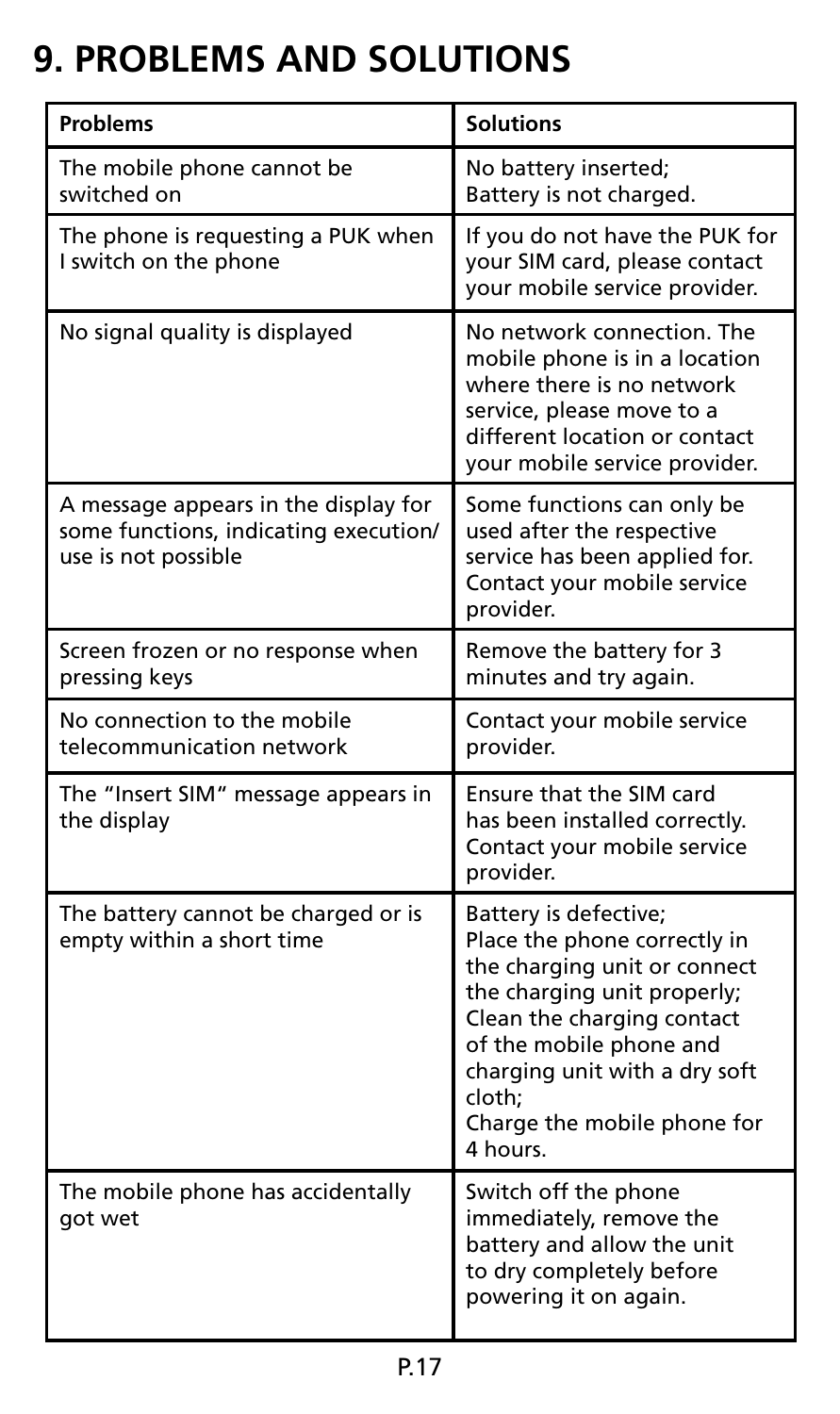#### **TIPS ON THE BATTERY**

• Only use batteries, cables and charging unit approved by the manufacturer, otherwise the battery could be damaged.

• Do not short circuit the battery. Always leave the battery in the phone to avoid accidentally short circuiting the battery contacts.

• Keep the battery contacts clean and free of dirt.

• The battery can be charged/discharged hundreds of times but its service life is limited. Replace the battery when the battery power has decreased noticeably.

#### **NETWORK SERVICES AND COSTS**

C50s is designed for use when connected to a mobile phone network. Using network services and SMS may result in traffic costs.

#### **AREA OF USE**

- Do not use the phone in prohibited areas.
- Switch the phone off without affecting nearby medical equipment (e.g. in hospitals).
- Do not use the phone in petrol stations or near fuels and chemicals.

#### **SAFETY**

• Prevent exposure to smoke, dust, vibration, chemicals, moisture, heat and direct sunlight.

- The phone is not waterproof, please keep it dry.
- Only use original accessories and battery. Never attempt to connect other

products.

- Never attempt to connect incompatible products.
- Repairs to this device must be completed by qualified service personnel.
- Keep the phone and accessories out of the reach of children.
- The SIM card can be removed. Caution! Small children can swallow them.

• The ringing tone is issued via the loudspeaker. Take an incoming call first and then hold the phone to your ear. This prevents any possible hearing damage.

• Use approved handsfree equipment and appropriate holder while driving. It is essential to observe the applicable national laws and regulations.

• Always maintain a distance of at least 15 cm to implanted heart pacemakers to prevent interference. Do not carry the phone in a chest pocket when switched on. Always hold the phone to the ear furthest away from the pacemaker during calls. Switch the phone off immediately if you notice or suspect any adverse effects. Consult your doctor if you have any question.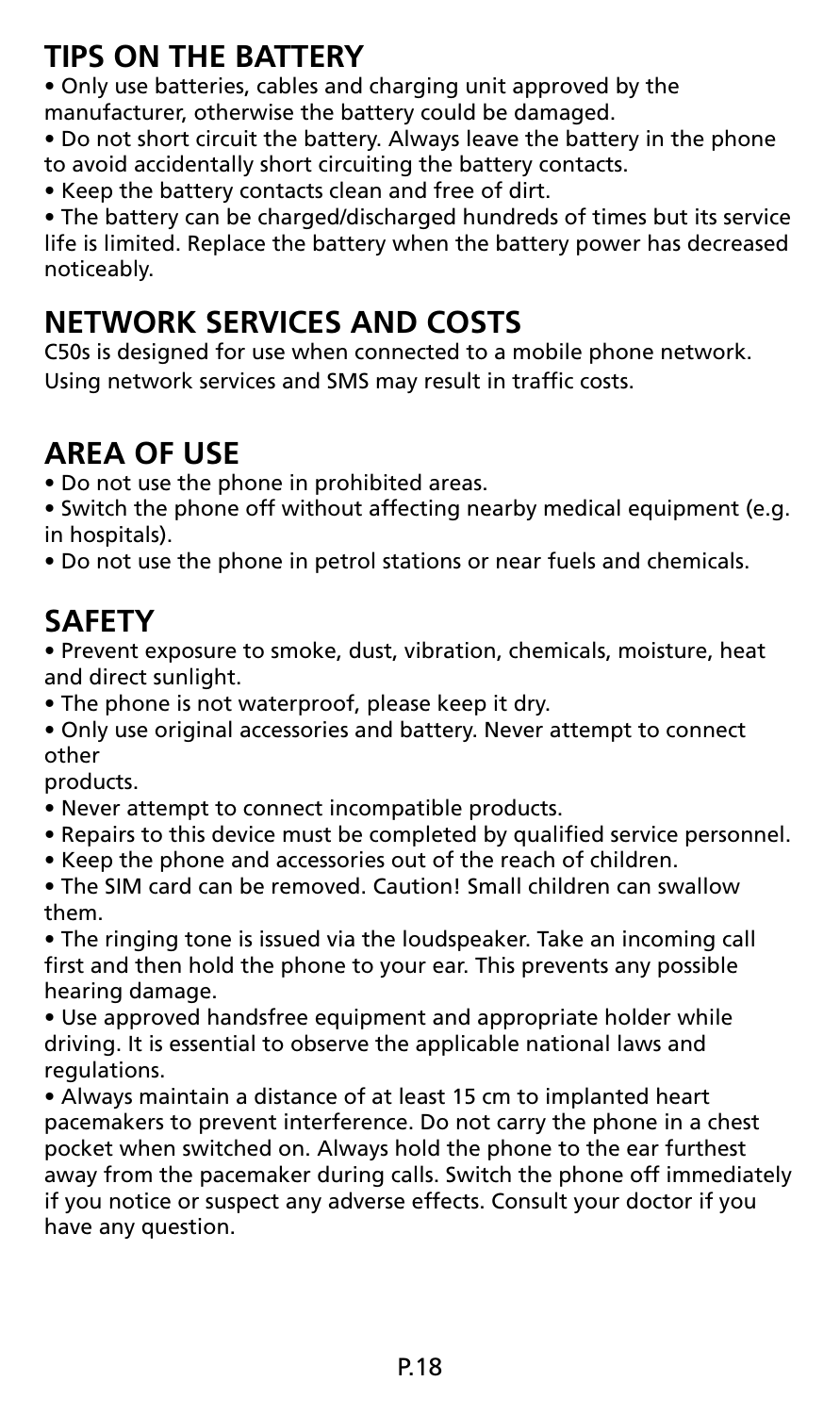• Do not rely on the mobile phone as a safeguard for emergencies. For a variety of technical reasons, it is not possible to guarantee a reliable connection under all circumstances.

• Ensure access to the power adapter plug is not obstructed by furniture or such.

#### **10. ENVIRONMENT**



This symbol means that your inoperative electronic appliance must be collected separately and not mixed with the household waste. The European Union has implemented a specific collection and recycling system for which producers are responsible

*Help us protect the environment in which we live!*



#### **11. DECLARATION OF CONFORMITY**

The logo printed on the products indicates the conformity with all essential requirements ( RED directive : 2014/53/EU ). You can download the Declaration of Conformity from our website - *www.swissvoice.net*

#### **12. WARRANTY**

Please read carefully the user guide included in this box. C50s is an approved equipment in accordance with the European regulations, attested by the CE marking. The product you just bought is a technological product, it must be handled with care.

Note: You have a legal warranty on this product in accordance with the regulations applicable to the sale of consumer goods in the country in which you made this purchase.

Without prejudice to the legal guarantee of the products, ATLINKS guarantees that the product in this box conforms to its technical specifications contained in the user guide included in the this box, and this during a warranty period, counted from the date of purchase of the new product, the date on your invoice or ticket checkout where is indicated the name of your reseller, and equal to: Twelve (12) months for the telephone, including consumables, accessories and batteries. For any claim under this warranty during the warranty period, you must return the entire Product to Atlinks, together with the proof of purchase, the invoice or receipt issued, indicating the place of purchase and the serial number of the Product, following the appearance or discovery of the defect. ATLINKS undertakes to repair any defective item due to a defect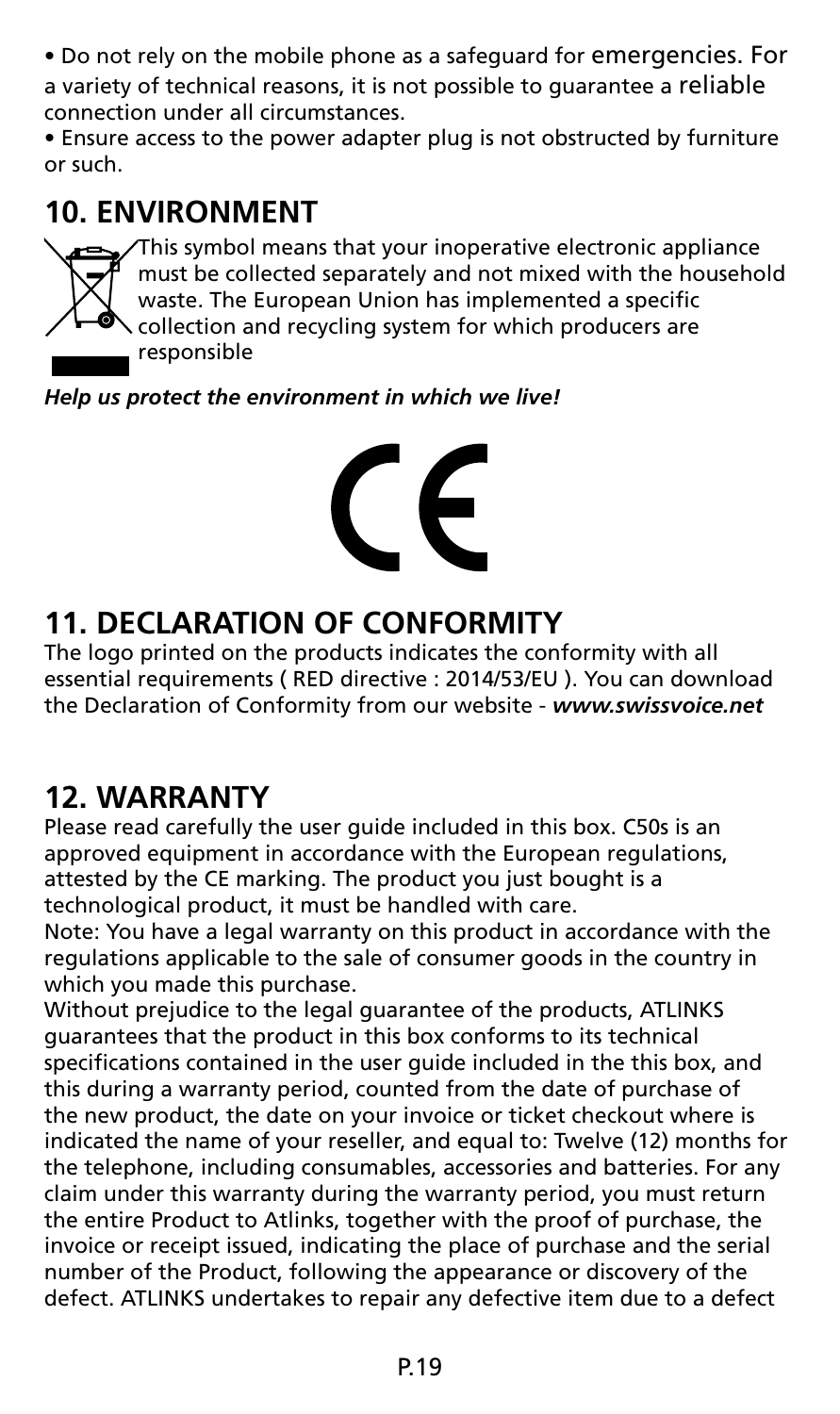in design, material or workmanship, at its expense, or to replace, at its expense, by an identical or at least equivalent element in terms of functionalities and performance. If the repair or replacement is impossible under normal commercial conditions, the Product will be refunded or replaced by a Product equivalent. Within the maximum limit allowed by the applicable law, the product or element replacement, which may be new or reconditioned, is warranted during a period of ninety (90) days from the date of repair or until the end date of the initial warranty period, whichever is the earlier greater than ninety (90) days, it being specified that any period of immobilization of the Product of at least seven (7) days will be added to the warranty period remaining to run. This warranty does not apply in the following cases:

- Installation or use not in accordance with the instructions in the guide of the user,

- Incorrect connection or abnormal use of the Product, especially with non-compatible accessories, as indicated in the user guide,

- Product opened, modified or replaced by means of non-approved parts, serial number deleted, illegible, damaged,

- Normal wear, including normal wear and tear on accessories, batteries and displays,

- Failure to comply with the technical and safety standards in force in the area geographical use,

- Product having suffered a shock or a fall,

- Product damaged by lightning, electrical surge, heat source or radiation, water damage, exposure to conditions of temperature, humidity or other excessive ambient conditions or any other cause external to the product, - Negligence or faulty maintenance,

- An intervention, a modification or a repair carried out by a not authorized by ATLINKS.

If the returned Product is not covered by the warranty, you will receive a quote from repair that will mention the cost of analysis and transportation costs that you will be charged if you want the Product returned to you.

TO THE MAXIMUM EXTENT PERMITTED BY APPLICABLE LAW, A) THIS WARRANTY IS EXCLUSIVE TO ALL OTHER WARRANTIES EXPRESS OR IMPLIED, INCLUDING, BUT NOT LIMITED TO, WARRANTIES OF MERCHANTABILITY OR FITNESS FOR A PARTICULAR PURPOSE PARTICULAR;

B) ATLINKS DISCLAIMS LIABILITY FOR LOSS OR DETERIORATION OF DATA, LOSS OF USE LOST TO WIN, LOSS OF CHANCE, DEREVENUES OR INCOME, LOSS OF OPERATION, DAMAGES INDIRECT, CONSEQUENTIAL, CONSEQUENTIAL OR INCIDENTAL;

(C) ATLINKS LIABILITY IS LIMITED TO THE VALUE OF PURCHASE OF PRODUCT EXCEPT HEAVIL OR UNINTENTIONAL FAULT AND EXCEPT DAMAGE BODY